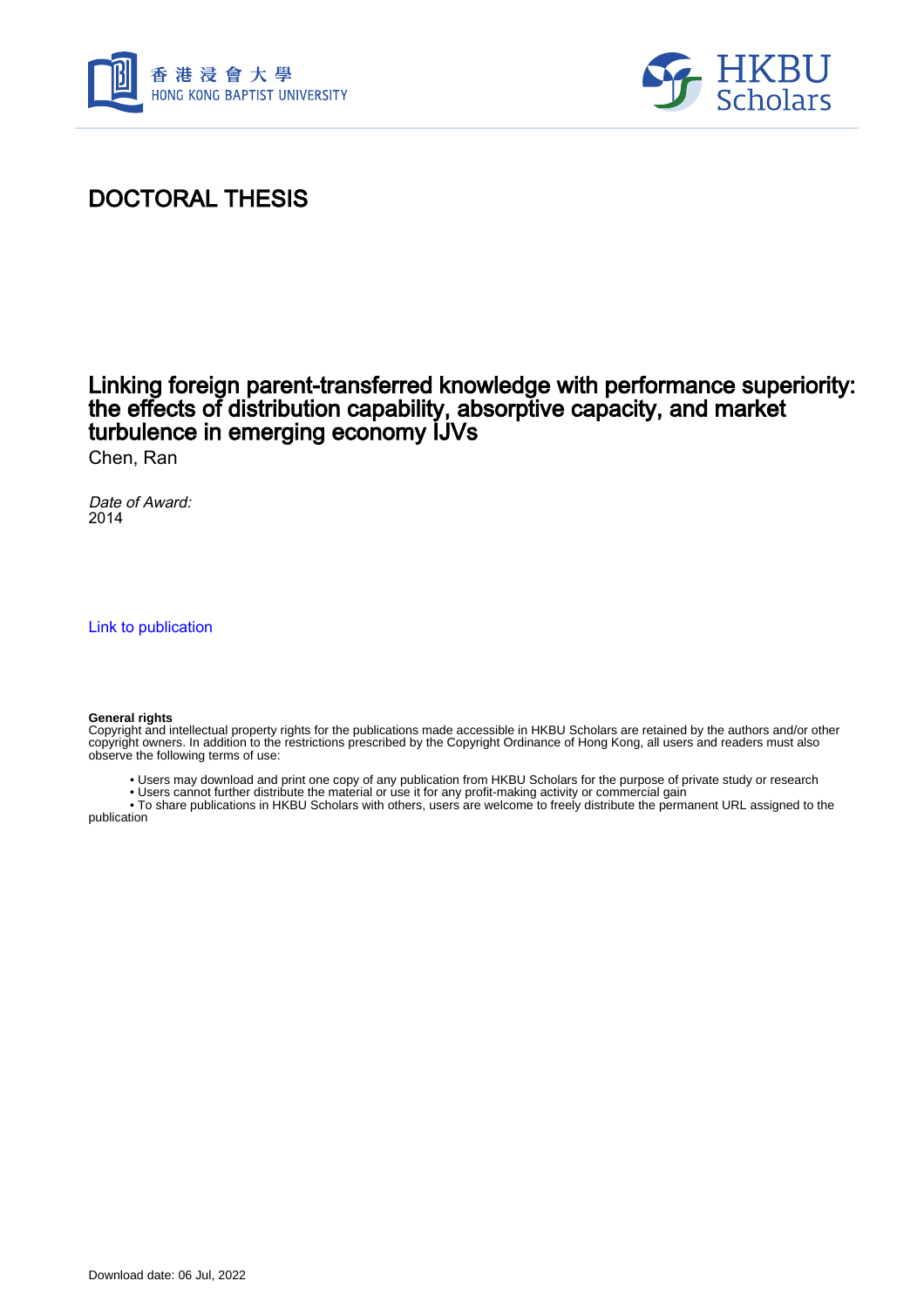#### **Abstract**

Drawing on the dynamic capabilities perspective, this study provides some important insights into the paradox of the knowledge transfer-firm performance relationship in international joint ventures (IJVs) in an emerging market, China. It examines the IJV's distribution capability as the underlying mediating mechanism through which the potential benefits of foreign parent-IJV knowledge transfer can be channeled and transformed into superior IJV performance. In this mediation process, the IJV's absorptive capacity and market turbulence work as two boundary conditions that reinforce the role of foreign parent-IJV knowledge transfer on the IJV's distribution capability. Specifically, this study delineates how the IJV's distribution capability mediates 1) the complementary effects of knowledge transfer and absorptive capacity, and 2) the interactive effects of knowledge transfer and market turbulence, on IJV performance, respectively.

Five hypotheses are proposed and empirically tested based on a random sample of 136 equity-based manufacturing IJVs in China. Overall, the results support the proposed hypotheses except hypothesis 1 which posits the IJV's distribution capability mediates the effect of foreign parent-IJV knowledge transfer to the IJV's ultimate performance. The findings reveal that 1) the IJV's absorptive capacity and market turbulence strengthen the link of foreign parent-IJV knowledge transfer and the establishment of the IJV's distribution capability; and 2) distribution capability mediates two complementary effects (knowledge transfer and absorptive capacity, and knowledge transfer and market turbulence) on superior IJV performance in emerging markets. The plausible explanation for the unsupported hypothesis 1 is the majority of the knowledge transferred by foreign parent is related to product development, organizational management and operational processes, rather than market knowledge. Hence, because distribution capability is an ability closely related to market, the true impact of the knowledge transferred on distribution capability may be blurred and even concealed if IJVs lack sufficient absorptive capacity or are currently operating in stable markets.

In summary, this study makes an original contribution to extant IJV literature by unpacking the black box of the knowledge transfer-IJV performance relationship and reveals that the IJV's distribution capability plays as an underlying mediation mechanism. It also identifies the moderating roles of the IJV's absorptive capacity and market turbulence on the knowledge transfer-distribution capability relationship, and makes important empirical contribution to extant dynamic capabilities literature by substantiating the theoretical claim that dynamic capabilities have an indirect effect on firm performance, and that the existence and use of dynamic capabilities are more effective under rapidly changing environments.

*Keywords***:** Knowledge Transfer; Distribution Capability; Absorptive Capacity; International Joint Ventures; China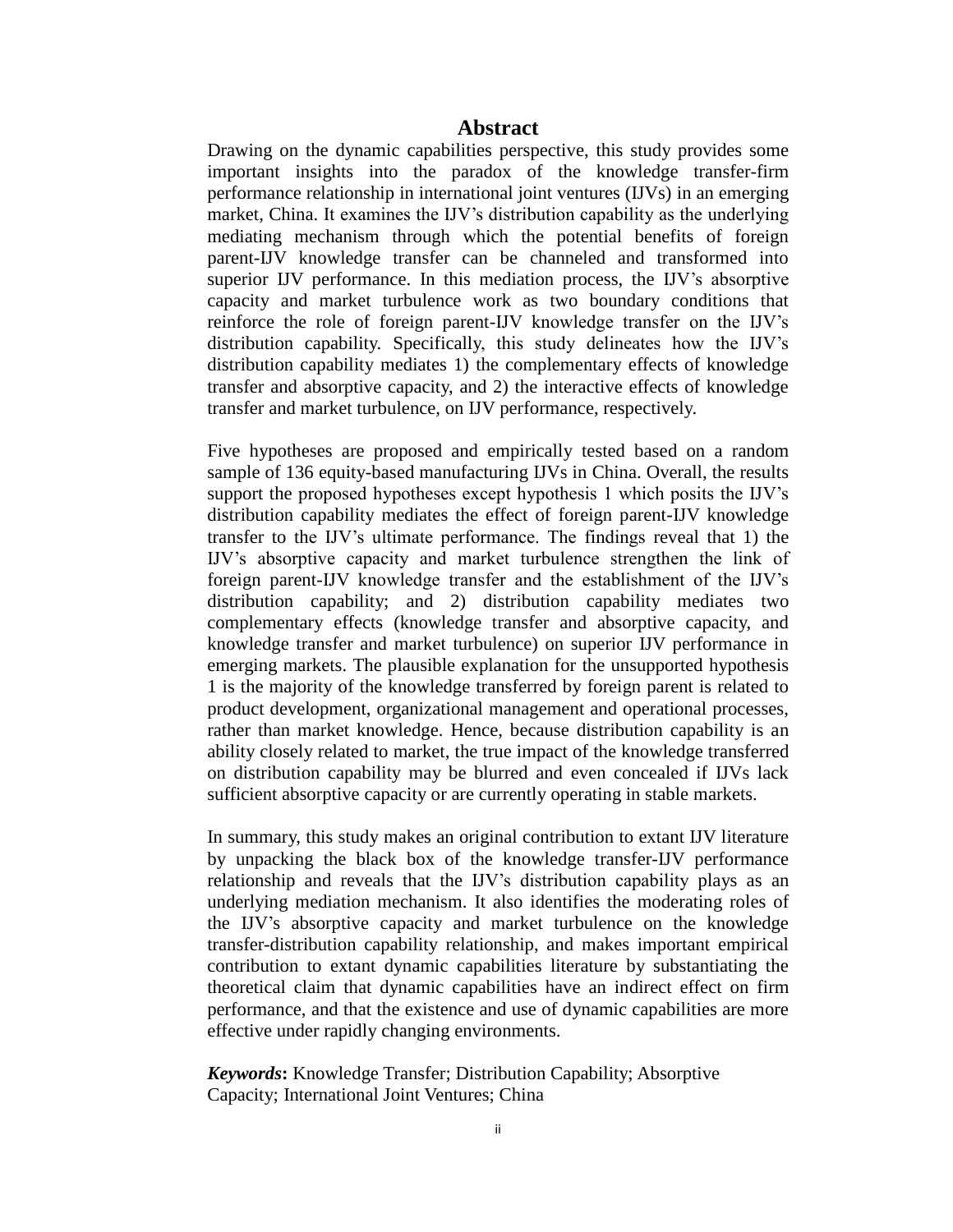### **Acknowledgements**

Now that I have completed this thesis, I would like to take this opportunity to express my great gratitude to my fellow teachers, families, and friends. First, I would like to express my gratitude to Dr. Wu Wei-Ping, my principle supervisor, for helping me to discover and insist on my research interests and for guiding me over the course of multiple projects during the past four years. I also would like to thank my co-supervisor, Dr. Tracy Zhang, for consolidating my knowledge of theory interpretation and research methods. I am grateful for their scholarly insights and the personal kindness they devoted to the supervision of my PhD study.

Second, I would like to thank my family members, who have always supported me with endless love. My sincerest thanks go to my husband Kevin Sun, my parents and my parents-in-law. I also would like to thank my schoolmates, who have always shared constructive ideas and supported me both inside and outside the classroom. My appreciation goes to Connie, Canice, Moxi, Yan, Alice, Aish, Vincent, Morgan, and Archie.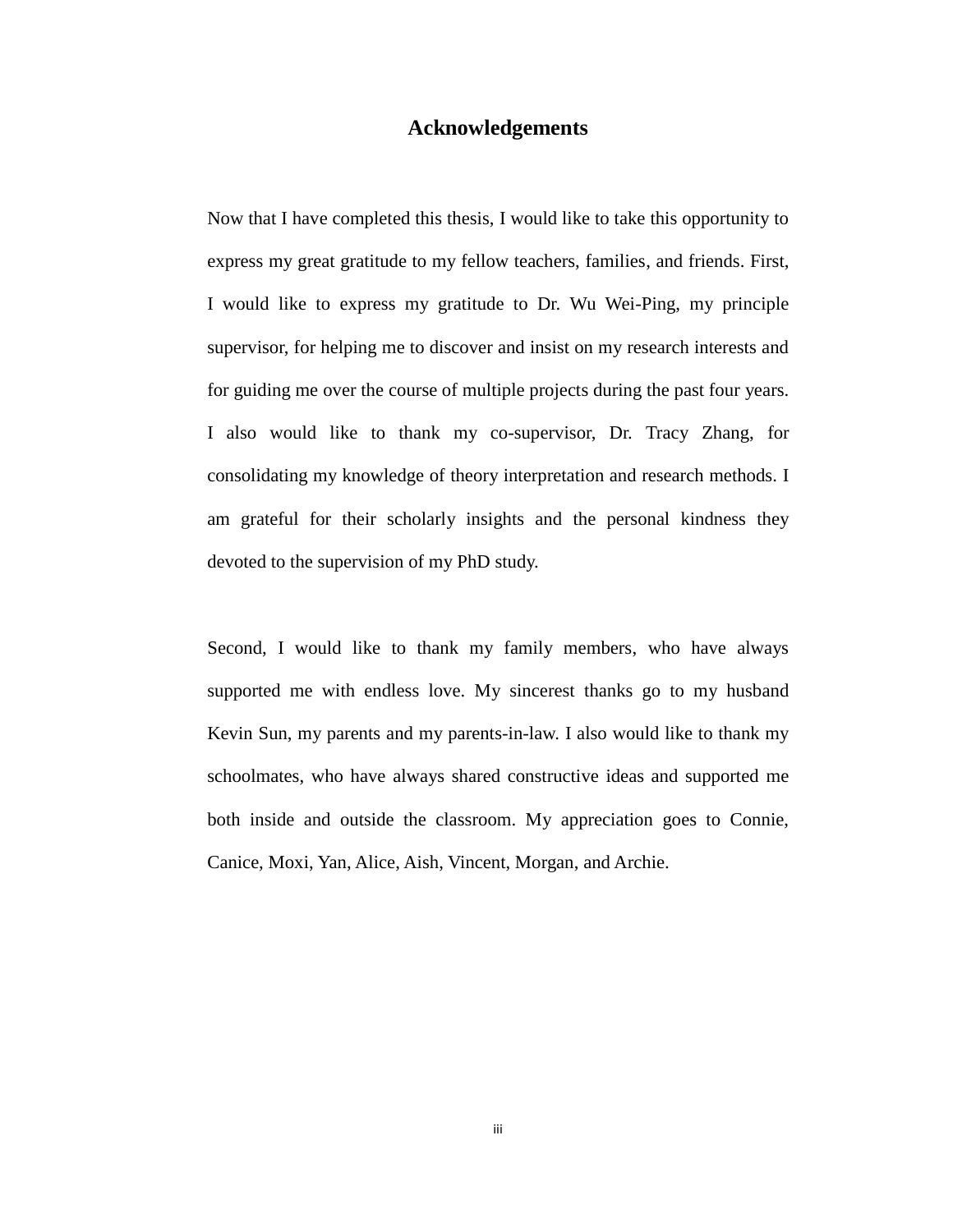## **Table of Contents**

| Chapter 1                                                           |
|---------------------------------------------------------------------|
|                                                                     |
|                                                                     |
|                                                                     |
|                                                                     |
|                                                                     |
| Chapter 2                                                           |
|                                                                     |
|                                                                     |
|                                                                     |
|                                                                     |
|                                                                     |
|                                                                     |
| 2.4 Empirical Studies of Inter-Organizational Knowledge Transfer 42 |
| 2.4.1 Antecedents of Inter-Organizational Knowledge Transfer42      |
| 2.4.2 Consequences of Inter-Organizational Knowledge Transfer48     |
| Chapter 3 Conceptual Model and Hypotheses Development51             |
|                                                                     |
| 3.1.1 Knowledge Transfer and Absorptive Capacity as Dynamic         |
|                                                                     |
| 3.1.2 Distribution Capability as an Ordinary Capability52           |
| 3.1.3 Knowledge Transfer, Distribution Capability and Firm          |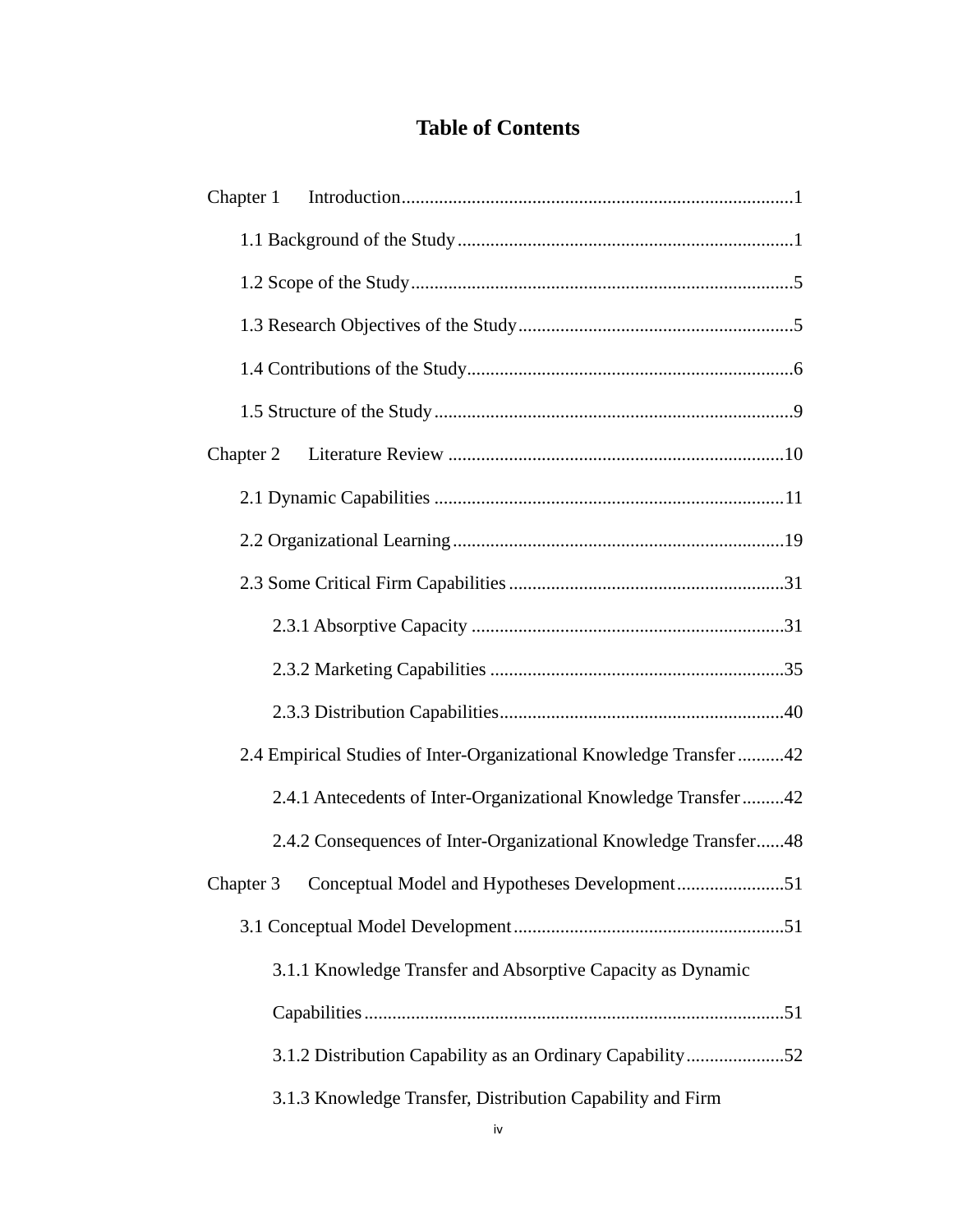| 3.1.4 Internal and External Enablers of the Deployment of Dynamic    |
|----------------------------------------------------------------------|
|                                                                      |
|                                                                      |
|                                                                      |
| 3.2.1 Distribution Capability Mediates the Effect of Foreign         |
| Parent-IJV Knowledge Transfer on an IJV's Performance 59             |
| 3.2.2 Absorptive Capacity Moderates the Effect of Foreign            |
| Parent-IJV Knowledge Transfer on an IJV's Distribution Capability.63 |
| 3.2.3 Market Turbulence Moderates the Effect of Foreign Parent-IJV   |
|                                                                      |
| 3.2.4 Knowledge Transfer, Distribution Capability and IJV            |
|                                                                      |
| Chapter 4                                                            |
|                                                                      |
|                                                                      |
|                                                                      |
|                                                                      |
| Chapter 5                                                            |
|                                                                      |
|                                                                      |
|                                                                      |
|                                                                      |